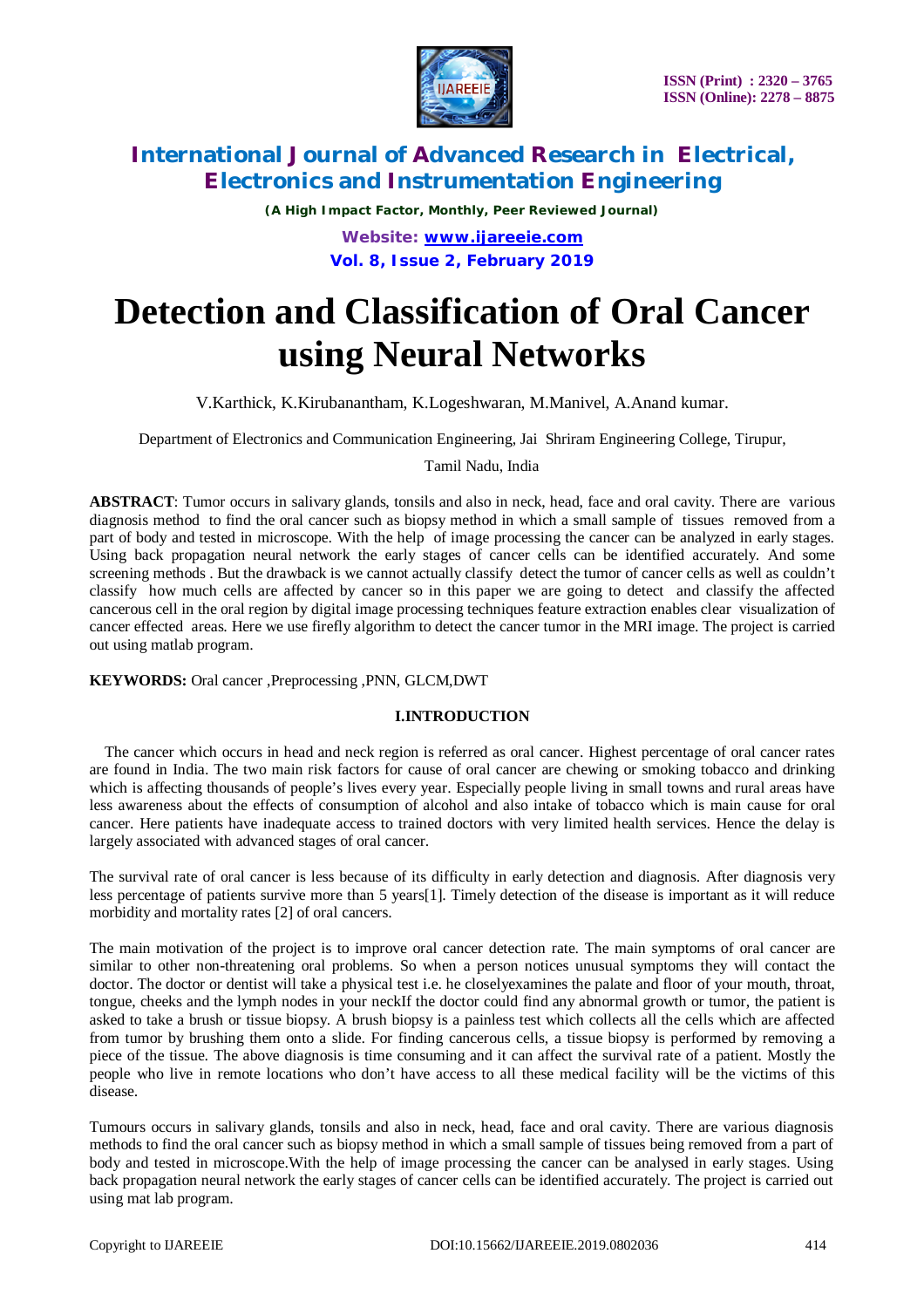

*(A High Impact Factor, Monthly, Peer Reviewed Journal)*

### *Website: [www.ijareeie.com](http://www.ijareeie.com)* **Vol. 8, Issue 2, February 2019**

#### **II. LITERATURE SURVEY**

A. Performance Analysis of Artificial Neural Networks and Statistical Methods in Classification of Oral and Breast Cancer Stages

In this investigation, one hundred patients with breast cancer and One hundred twenty five oral cancer patients were studied. The data set using TNM variables (tumor size, number of positive regional nodes, distance metastasis, history of breast feeding, menstrual cycle, hereditary etc) of patients were used as input variables for both the classifications. When TNM classification and Chi-Square methods were compared, it was observed that Chi-Square classification closely followed that of clinical investigation .

B. A Review Paper on Computer-Aided Polyp Detection for Laxative-Free CT Colonography

Image-b ased colon cleansing performed on fecal-tagged CT colonography (CTC) allows the laxative-free detection of colon polyps, unlike optical colonoscopy (OC), the preferred screening method. Compared to OC, CTC increases the patient comfort and compliance with colon cancer screening. However, laxative-free CTC introduces many challenges and imaging artifacts, such as poorly and heterogeneously tagged stool, thin stool close to the colon walls, pseudo enhancement of colon tissue, and partial volume effect. We propose an automated algorithm to subtract stool prior to the computer aided detection of colonic polyps. The CAD system runtime decreased to roughly 10 min per case after cleansing due to the elimination of several false detections

C.Fully Automated Three-Dimensional Detection of Polyps in Fecal-Tagging CT Colonography

Pseudo-enhancement was minimized by use of an adaptive density correction (ADC) method. The presence of tagging was minimized by use of an adaptive density mapping (ADM) method. We also developed a new method for automated extraction of the colonic wall within air-filled and tagged regions. The ADC and ADM parameters were optimized by use of an anthropomorphic phantom. The CAD scheme was evaluated with 3232 cases from two types of clinical *ftCTC databases.*

#### **III. SYSTEM MODEL**



Figure A:Block diagram of system model

Preprocessing:

In this preprocessing stage, the image is enhanced to improve the pixel clarity by removing the unwanted noise. The input image is preprocessed using Adaptive median filter which increase s the gray levels. Discrete wavelet Transform:-

n numerical analysis and functional analysis, a **discrete wavelet transform** (**DWT**) is any wavelet transform for which the wavelets are discretely sampled. As with other wavelet transforms, a key advantage it has over Fourier transforms is temporal resolution it captures both frequency *and* location information (location in time). The Haar wavelet transform may be considered to pair up input values, storing the difference and passing the sum. This process is repeated recursively, pairing up the sums to prove the next scale, which leads to differences and a final sum.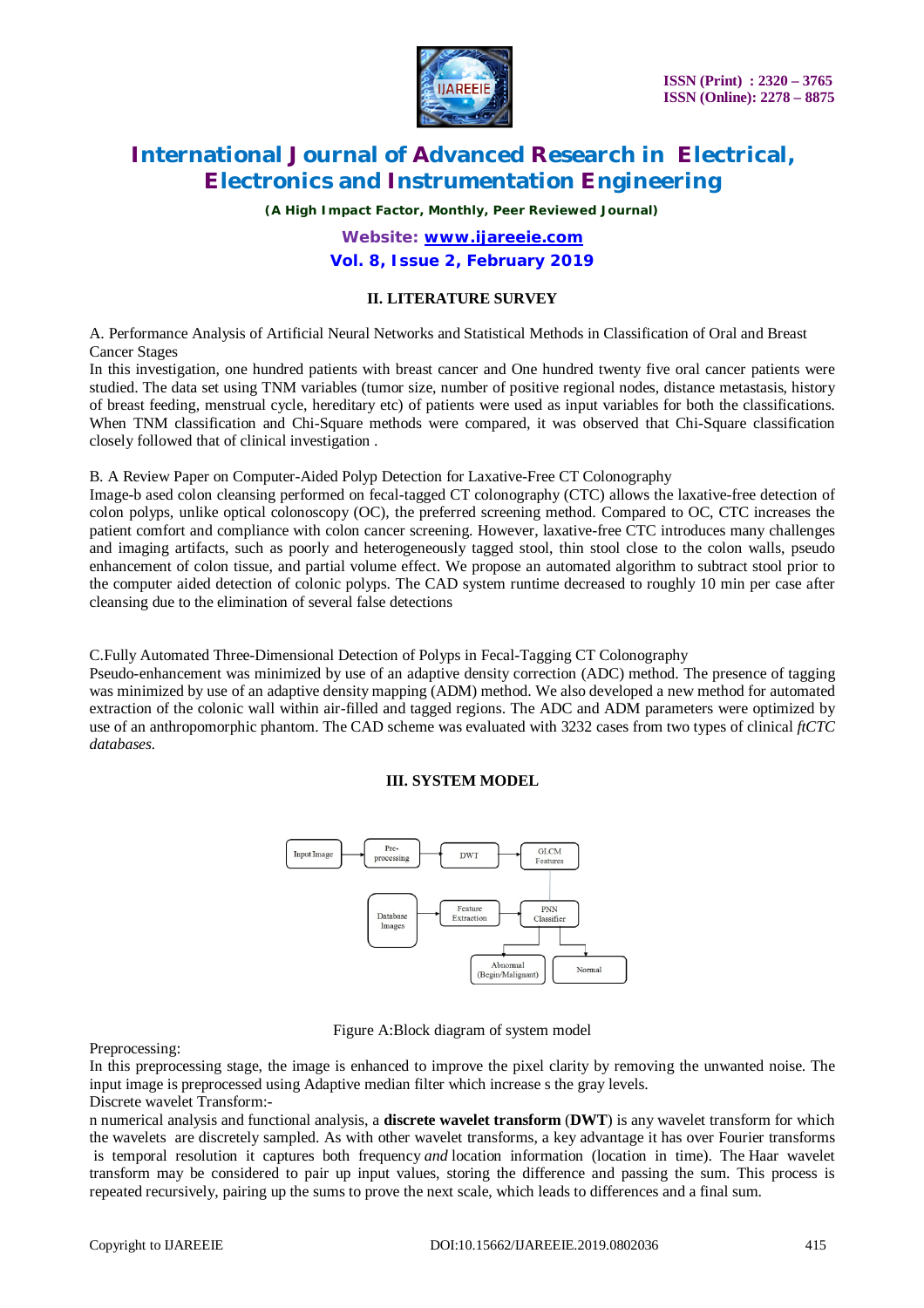

*(A High Impact Factor, Monthly, Peer Reviewed Journal)*

### *Website: [www.ijareeie.com](http://www.ijareeie.com)* **Vol. 8, Issue 2, February 2019**



Figure B:Block diagram of DWT

#### B.Grey Level Cooccurence Matrix

A statistical method of examining texture that considers the spatial relationship of pixels is the grey level cooccurrence matrix (GLCM),also known as the grey-level spatial dependence . After you create the GLCMs using gray comatrix, you can derive several statistics from them using Gray co props. These statistics provide information about the texture of an image. The following table lists the statistics.

| $\bullet$      | $\bullet$      | $\mathbf{1}$   | o              | Gray<br>tone | $\circ$ | $\mathbf{1}$ | $\overline{\mathbf{z}}$ | з      |
|----------------|----------------|----------------|----------------|--------------|---------|--------------|-------------------------|--------|
| $\circ$        | $\circ$        | $\mathbf{1}$   | $\mathbf{1}$   | $\circ$      | #(O,O)  | #(0,1)       | #(0,2)                  | #(0,3) |
| $\circ$        | $\mathbf{z}$   | $\overline{z}$ | $\overline{2}$ | $\mathbf{1}$ | #(1,0)  | #(1,1)       | #(1,2)                  | #(1,3) |
|                |                | $\mathbf{z}$   | #(2,0)         | #(2,1)       | #(2,2)  | #(2,3)       |                         |        |
| $\overline{2}$ | $\overline{2}$ | 3              | 3              | 3            | #(3,0)  | #(3,1)       | #(3,2)                  | #(3,3) |

1a. Test image

1b. General form of GLCM

C**.**Probabilistic neural network (PNN)

A probabilistic neural network (PNN) is a feed forward neural network which is widely used in classification and pattern recognition problems. In the PNN algorithm, the parent probability distribution function (PDF) of each class is approximated by a Parzen window and a non-parametric function. Then, using PDF of each class, the class probability of a new input data is estimated and Bayes' rule is then employed to allocate the class with highest posterior probability to new input data. By this method, the probability of mis-classification is minimized.. In a PNN, the operations are organized into a multilayered feed forward network with four layers:

- Input layer
- .Hidden layer
- Pattern layer/Summation layer
- Output layer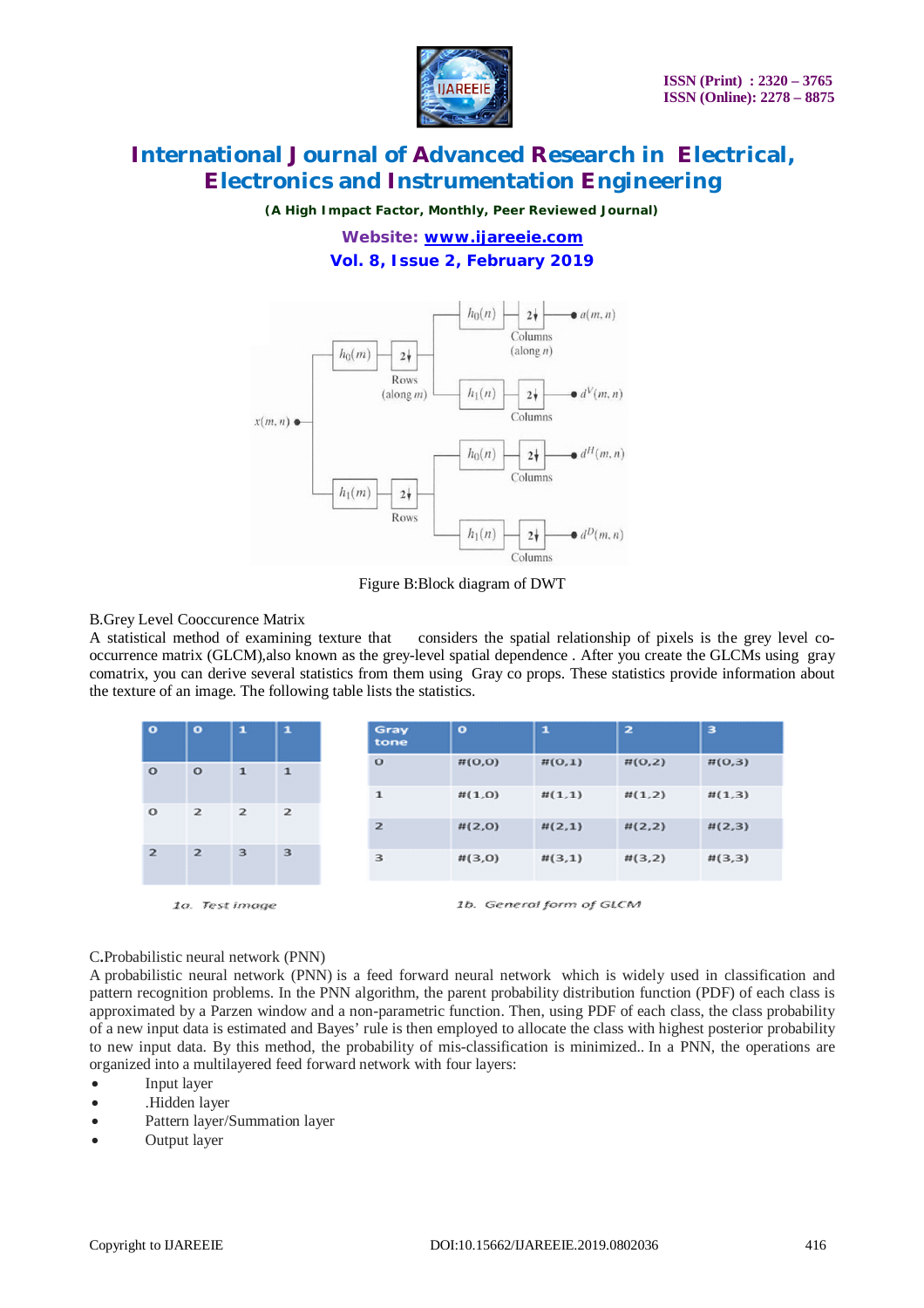

*(A High Impact Factor, Monthly, Peer Reviewed Journal)*

*Website: [www.ijareeie.com](http://www.ijareeie.com)* **Vol. 8, Issue 2, February 2019**

#### **Diagram**



PNN is often used in classification problems When an input is Spresent, the first layer computes the distance from the input vector to the training input vectors. This produces a vector where its elements indicate how close the input is to



vector of probabilities. Finally, a compete transfer function on the output of the second layer picks the maximum of these probabilities, and produces a 1 (positive identification) for that class and a 0 (negative identification) for nontargeted classes.

#### **IV. IMPLEMENTATION DETAILS**

The proposed system is implemented in Matlab. The command 'uigetfile' helps to select the corresponding image. Image preprocessing can be done by sresizing of the Iimage parameters.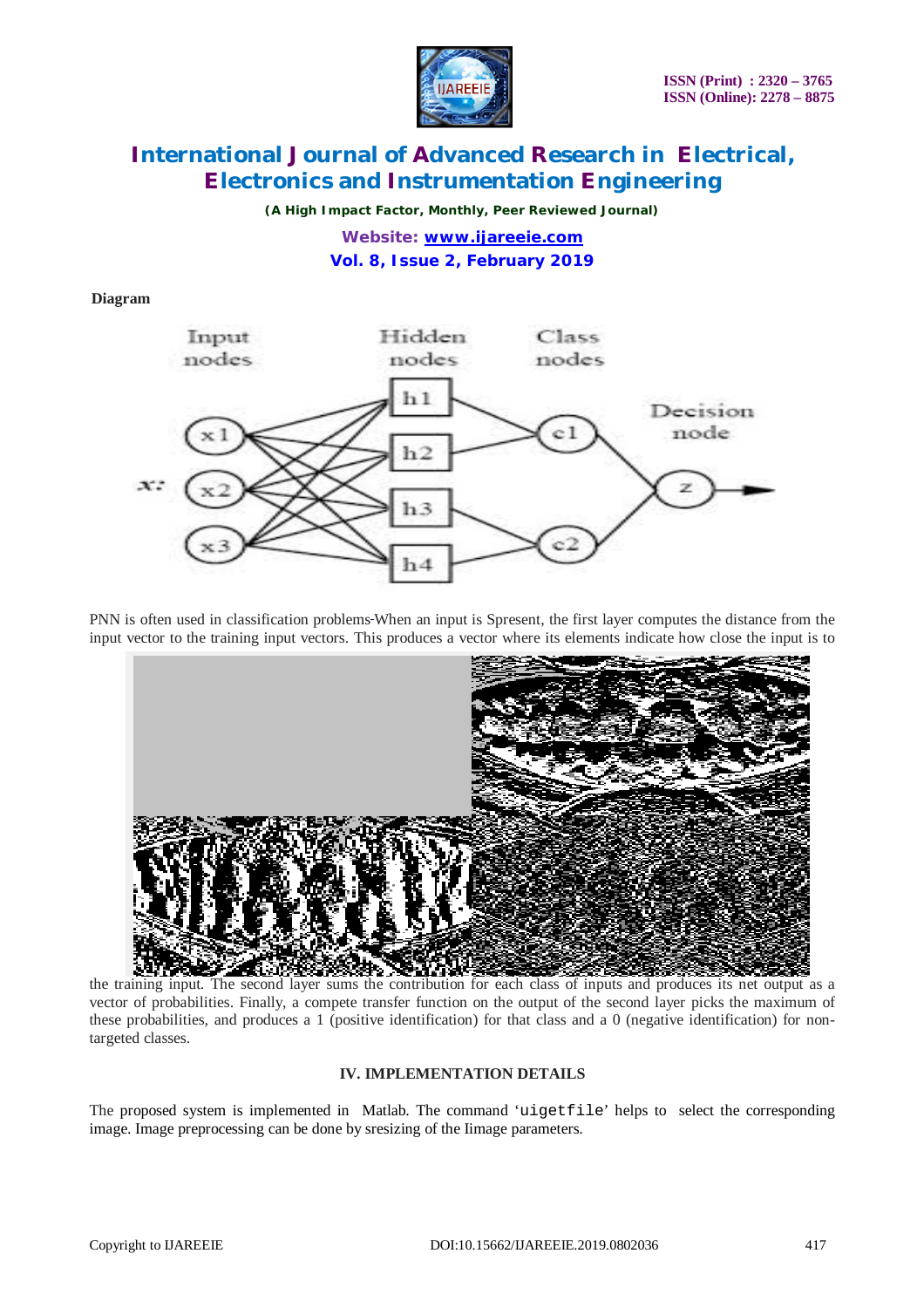

*(A High Impact Factor, Monthly, Peer Reviewed Journal)*

*Website: [www.ijareeie.com](http://www.ijareeie.com)* **Vol. 8, Issue 2, February 2019**



After the fading of input image ,DWT is performed(LL,HH,HL,LH).Then we GLCM algorithm to analyze the image and produces the mathematical results. The results are float in nature. The probability Neural Network is finally results either normal or up normal.

#### **V. RESULT ANALYSIS**

By the Results we can analyze the nature of the disesase.At first the Image is given as the input and the following results are obtained,



Figure D:Input image

| <b>Command Window</b>      |         |        |         |         |         |         | $\odot$                  |
|----------------------------|---------|--------|---------|---------|---------|---------|--------------------------|
| $dfeatures =$              |         |        |         |         |         |         | $\overline{\phantom{a}}$ |
| 0.2252                     | 0.1451  | 0.1618 | 0.1597  | 0.2307  | 0.2191  | 0.1968  |                          |
| 10.3090                    | 21.5804 | 9.6813 | 27.8877 | 13.4559 | 13.5797 | 11,7685 |                          |
| 0.5286                     | 0.4368  | 0.6462 | 0.5569  | 0.5276  | 0.6909  | 0.6282  |                          |
| 0.7022                     | 0.6215  | 0.6699 | 0.6314  | 0.6898  | 0.6819  | 0.6598  |                          |
| 4.0281                     | 4.8978  | 4.4356 | 4.6138  | 4.1034  | 4.5007  | 4.5119  |                          |
| $f_{\mathbf{x}}$<br>0.1475 | 0.1371  | 0.1415 | 0.1430  | 0.1278  | 0.1572  | 0.1437  | $\overline{\phantom{a}}$ |

#### Figure E:feature extraction

| ຼ           |
|-------------|
| Gum disease |
| <b>OK</b>   |

Figure F:final output